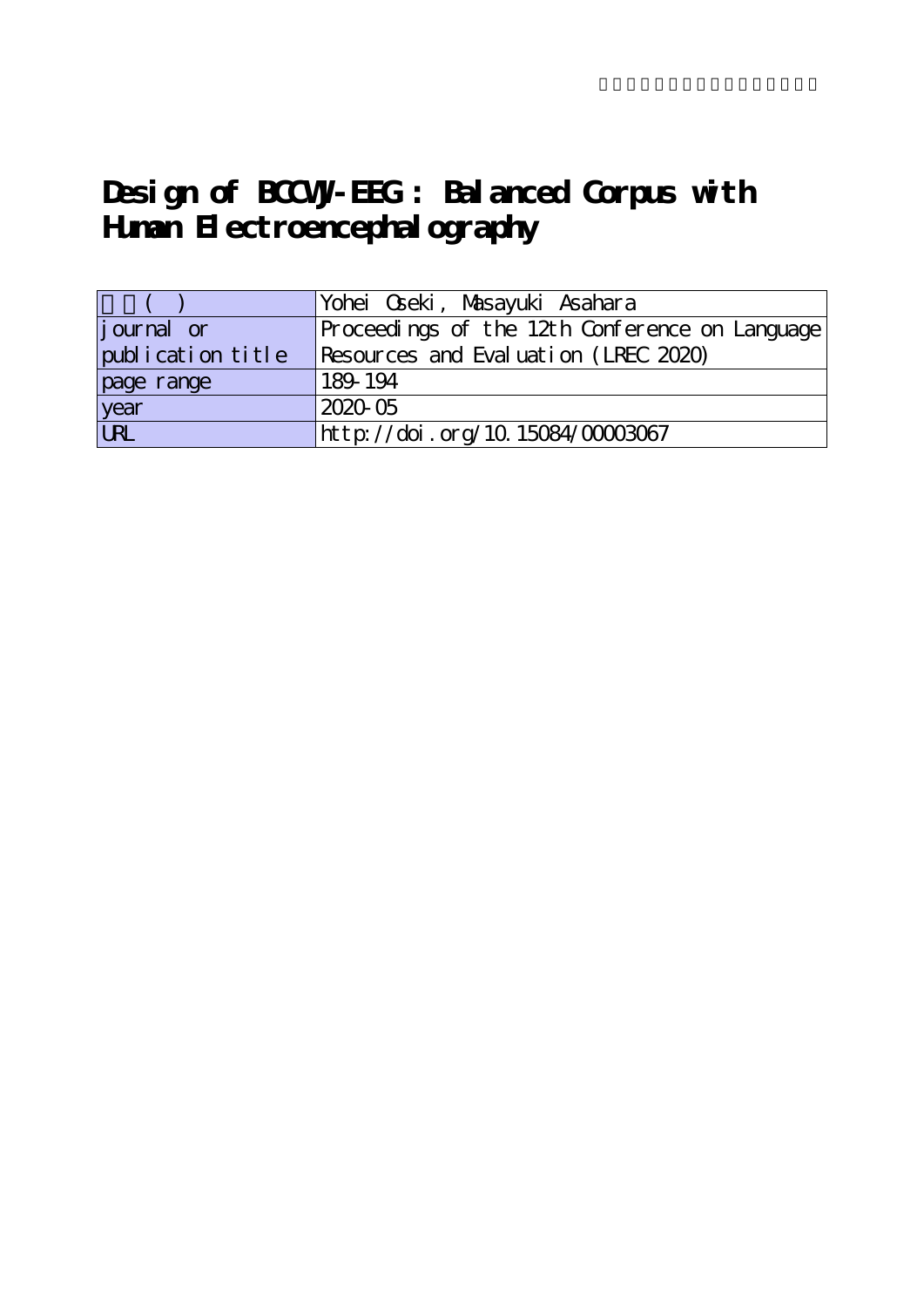# Design of BCCWJ-EEG: Balanced Corpus with Human Electroencephalography

Yohei Oseki†,‡ , Masayuki Asahara‡

† Waseda University, 3-4-1 Okubo, Shinjuku, Tokyo 169-8555 ‡ National Institute for Japanese Language and Linguistics, 10-2 Midoricho, Tachikawa, Tokyo 190-8561 oseki@aoni.waseda.jp, masayu-a@ninjal.ac.jp

#### Abstract

The past decade has witnessed the happy marriage between natural language processing (NLP) and the cognitive science of language. Moreover, given the historical relationship between biological and artificial neural networks, the advent of deep learning has re-sparked strong interests in the fusion of NLP and the neuroscience of language. Importantly, this inter-fertilization between NLP, on one hand, and the cognitive (neuro)science of language, on the other, has been driven by the language resources annotated with human language processing data. However, there remain several limitations with those language resources on annotations, genres, languages, etc. In this paper, we describe the design of a novel language resource called *BCCWJ-EEG*, the Balanced Corpus of Contemporary Written Japanese (BCCWJ) experimentally annotated with human electroencephalography (EEG). Specifically, after extensively reviewing the language resources currently available in the literature with special focus on eye-tracking and EEG, we summarize the details concerning (i) participants, (ii) stimuli, (iii) procedure, (iv) data preprocessing, (v) corpus evaluation, (vi) resource release, and (vii) compilation schedule. In addition, potential applications of BCCWJ-EEG to neuroscience and NLP will also be discussed.

Keywords: Balanced Corpus of Contemporary Written Japanese, Electroencephalography, Cognitive Modeling

#### 1. Introduction

The past decade has witnessed the happy marriage between natural language processing (NLP) and the cognitive science of language. For the NLP  $\rightarrow$  cognitive science direction, engineering models originally proposed in NLP have been employed as computational models of human language processing and evaluated against human behavioral data such as self-paced reading [\(Roark et al., 2009;](#page-6-0) [Frank](#page-5-0) [et al., 2013\)](#page-5-0) and eye-tracking [\(Frank and Bod, 2011;](#page-5-1) [Fos](#page-5-2)[sum and Levy, 2012\)](#page-5-2). In contrast, for the cognitive science  $\rightarrow$  NLP direction, human behavioral data, especially eyetracking, have been used to train engineering models and improve performance in part-of-speech tagging [\(Barrett et](#page-5-3) [al., 2016\)](#page-5-3), sentiment analysis [\(Mishra et al., 2016\)](#page-6-1), named entity recognition [\(Hollenstein and Zhang, 2019\)](#page-5-4), and attention in artificial neural networks [\(Barrett et al., 2018\)](#page-5-5).

Moreover, given the historical relationship between biological and artificial neural networks [\(Amari, 1967;](#page-5-6) [Fukushima, 1980\)](#page-5-7), the advent of deep learning has resparked strong interests in the fusion of NLP and the neuroscience of language. For example, neuro-computational models of human language processing have been constructed based on symbolic automata and neural networks and evaluated against human neural data such as electroencephalography (EEG) [\(Frank et al., 2015;](#page-5-8) [Brennan](#page-5-9) [and Hale, 2019\)](#page-5-9), functional resonance magnetic imaging (fMRI) [\(Brennan et al., 2016;](#page-5-10) [Henderson et al., 2016\)](#page-5-11), magnetoencephalography (MEG) (Brennan and Pylkkänen, [2017\)](#page-5-12), and also electrocorticography (ECoG) [\(Nelson et al.,](#page-6-2) [2017\)](#page-6-2). In addition, human MEG and ECoG data have been employed to fine-tune state-of-the-art engineering models on benchmark tasks [\(Toneva and Wehbe, 2019\)](#page-6-3) and also decoded to synthesize intelligible speech potentially applicable to brain-computer interface (BCI) [\(Anumanchipalli et](#page-5-13) [al., 2019\)](#page-5-13).

Importantly, this inter-fertilization between NLP and the cognitive (neuro)science of language has been driven by the language resources experimentally annotated with human language processing data and publicly released for cognitive modeling and NLP. However, there remain several limitations with those language resources currently available in the literature: (i) annotations, (ii) genres, and (iii) languages. First, human behavioral and neural data have been aggregated on unannotated texts, which made it harder to evaluate higher-order linguistic capacities of computational models such as syntactic parsing and semantic interpretation beyond lower-order perceptual features. Second, the currently available language resources have been limited to one text genre, hence no cross-domain adaptation to linguistically different text genres. Finally, and relatedly, the currently available language resources have been restricted to European languages (e.g. English), hence no cross-lingual generalization to typologically different languages, especially Asian languages (e.g. Japanese).

In this paper, we describe the design of a novel language resource called *BCCWJ-EEG*, the Balanced Corpus of Contemporary Written Japanese (BCCWJ) experimentally annotated with human electroencephalography (EEG). BCCWJ-EEG is not only annotated with rich linguistic information, but also balanced across domains and languages, bridging the gap in the previous language resources.

This paper is organized as follows. Section 2 extensively reviews language resources experimentally annotated with human language processing data and publicly released for cognitive modeling and NLP. Section 3 describes the design of BCCWJ-EEG concerning (i) participants, (ii) stimuli, (iii) procedure, (iv) data preprocessing, (v) corpus evaluation, (vi) resource release, and (vii) compilation schedule. Section 4 discusses potential applications of BCCWJ-EEG to neuroscience and NLP, and concludes the paper.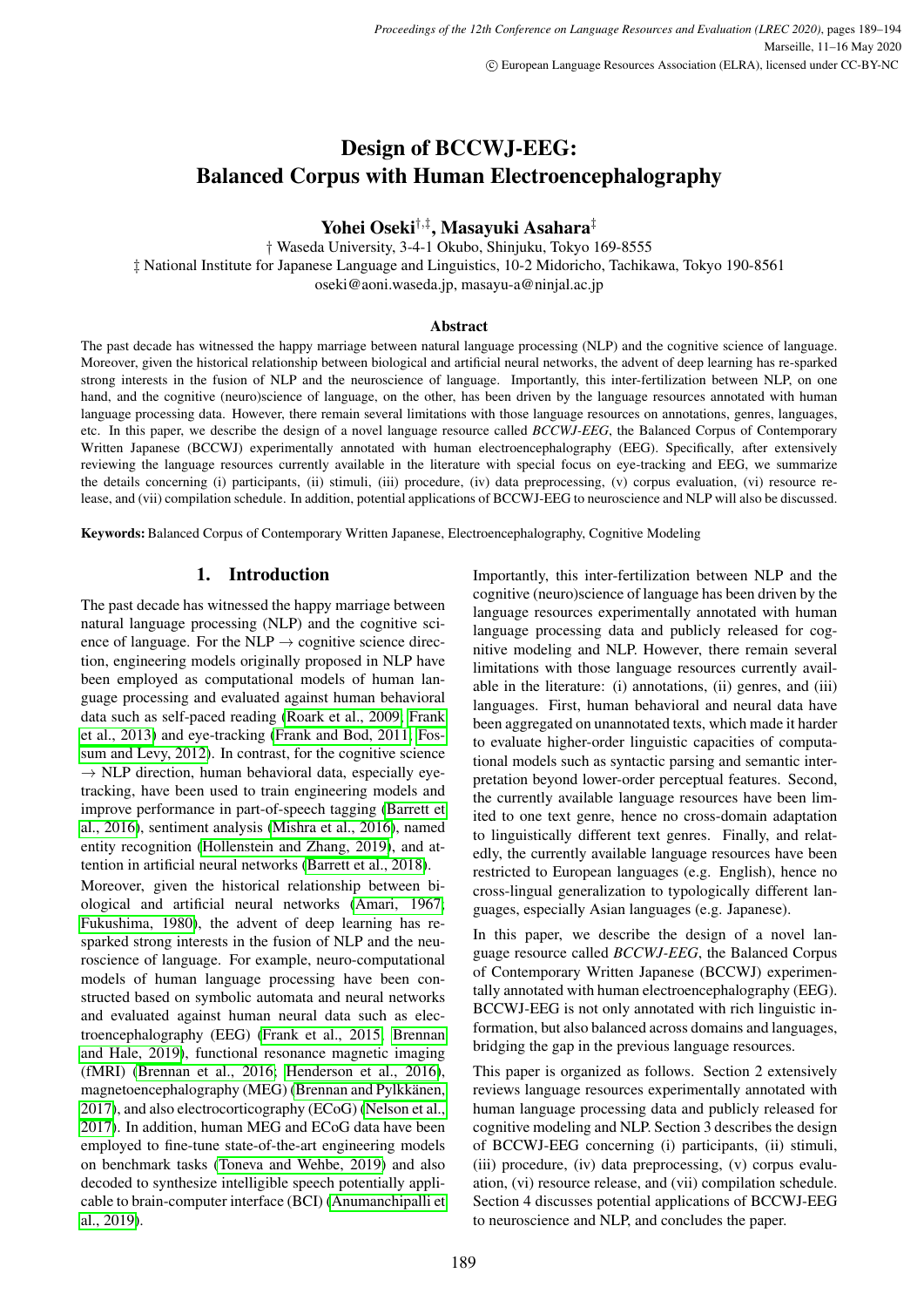| Language Resource                | Language | Self-Paced     | Eye-Track         | <b>EEG</b>        | fMRI          | Reference                 |
|----------------------------------|----------|----------------|-------------------|-------------------|---------------|---------------------------|
| Dundee Corpus                    | English/ |                | $\checkmark$ (10) |                   |               | Kennedy and Pynte (2005)  |
|                                  | French   |                | $\checkmark$ (10) |                   |               |                           |
| Potsdam Sentence Corpus          | German   |                | $\sqrt{(144)}$    |                   |               | Kliegl et al. (2006)      |
| <b>Natural Stories Corpus</b>    | English  | $\sqrt{(19)}$  |                   |                   |               | Futrell et al. (2018)     |
|                                  |          |                |                   |                   | $\sqrt{(78)}$ | Shain et al. $(2019)$     |
| <b>Ghent Eye-Tracking Corpus</b> | English/ |                | $\sqrt{(14)}$     |                   |               | Cop et al. (2017)         |
| (GECO)                           | Dutch    |                | $\sqrt{(19)}$     |                   |               |                           |
| <b>UCL Corpus</b>                | English  | $\sqrt{(117)}$ | $\sqrt{(43)}$     |                   |               | Frank et al. (2013)       |
|                                  |          |                |                   | $\sqrt{(24)}$     |               | Frank et al. $(2015)$     |
| Alice Corpus                     | English  |                |                   | $\sqrt{(52)}$     |               | Brennan and Hale (2019)   |
|                                  |          |                |                   |                   | $\sqrt{(29)}$ | Brennan et al. (2016)     |
| Zurich Cognitive Language        | English  |                | $\sqrt{(12)}$     | $\checkmark$ (12) |               | Hollenstein et al. (2018) |
| Processing Corpus (ZuCo)         |          |                |                   |                   |               |                           |
| <b>BCCWJ-EyeTrack</b>            | Japanese | $\sqrt{(24)}$  | $\sqrt{(24)}$     |                   |               | Asahara et al. (2016)     |
| <b>BCCWJ-EEG</b>                 | Japanese |                |                   | $\sqrt{(40)}$     |               | This work                 |

<span id="page-2-1"></span>Table 1: Related work. Language resources experimentally annotated with human language processing data and publicly released for cognitive modeling and NLP. Those language resources are summarized with resource names, target languages, experimental measures, and bibliographical references, where numbers in parentheses under the experimental measures (e.g. "(10)") indicate the numbers of experimental participants.

#### 2. Related Work

This section extensively reviews language resources experimentally annotated with human language processing data and publicly released for cognitive modeling and NLP.<sup>[1](#page-2-0)</sup> Specifically, after surveying the language resources with special focus on eye-tracking and electroencephalography (EEG), the Balanced Corpus of Contemporary Written Japanese (BCCWJ) is introduced in combination with rich linguistic information already annotated on BCCWJ. Those language resources are summarized in Table [1.](#page-2-1)

#### 2.1. Eye-tracking

Dundee Corpus: The Dundee Corpus [\(Kennedy and](#page-5-14) [Pynte, 2005\)](#page-5-14) is the famous eye-tracking corpus composed of 20 English newspaper articles experimentally annotated with eye-tracking data collected from 10 English and 10 French participants. This corpus has been widely used in the literature to evaluate computational models of human language processing [\(Demberg and Keller, 2008;](#page-5-20) [Mitchell](#page-6-5) [et al., 2010;](#page-6-5) [Frank and Bod, 2011;](#page-5-1) [Fossum and Levy, 2012\)](#page-5-2). Potsdam Sentence Corpus: The Potsdam Sentence Corpus [\(Kliegl et al., 2006\)](#page-5-15) is another famous eye-tracking corpus composed of 144 German independent sentences manually edited to contain low-frequency syntactic constructions and experimentally annotated with eye-tracking data collected from 222 participants. This corpus was used to investigate human language processing with dependency parsing [\(Boston et al., 2008;](#page-5-21) [Boston et al., 2011\)](#page-5-22).

Natural Stories Corpus: The Natural Stories Corpus [\(Futrell et al., 2018\)](#page-5-16) is not the eye-tracking corpus per se but, like the Potsdam Sentence Corpus [\(Kliegl et al., 2006\)](#page-5-15), comprised of 10 English stories manually edited to contain low-frequency syntactic constructions and experimentally annotated with self-paced reading data collected from 19 participants. This corpus was also annotated with fMRI data collected from 78 participants [\(Shain et al., 2019\)](#page-6-4).

Ghent Eye-Tracking Corpus (GECO): The Ghent Eye-Tracking Corpus (GECO) [\(Cop et al., 2017\)](#page-5-17) consists of the English novel *The Mysterious Affair at Styles* by Agatha Christie experimentally annotated with eye-tracking data collected from 14 English native speakers and 19 Dutch-English bilingual speakers (the half of the novel). This corpus also includes the Dutch counterpart (the other half).

# 2.2. EEG

UCL Corpus: The UCL Corpus [\(Frank et al., 2015\)](#page-5-8) is the EEG corpus composed of 205 English independent sentences experimentally annotated with EEG data collected from 24 participants. This corpus was also annotated with eye-tracking data on the same set of 205 sentences collected from 43 participants and self-paced reading data on the superset of 361 sentences collected from 117 participants [\(Frank et al., 2013\)](#page-5-0).

Alice Corpus: The Alice Corpus [\(Brennan and Hale, 2019\)](#page-5-9) consists of the first chapter of the English story *Alice's Adventures in Wonderland* read by Kristen McQuillan experimentally annotated with EEG data collected from 52 participants. This corpus was also annotated with fMRI data on the same chapter of the story collected from 29 participants [\(Brennan et al., 2016\)](#page-5-10).

Zurich Cognitive Language Processing Corpus (ZuCo): The Zurich Cognitive Language Processing Corpus (ZuCo) [\(Hollenstein et al., 2018\)](#page-5-18) consists of about 1000 English independent sentences from the Stanford Sentiment Treebank [\(Socher et al., 2013\)](#page-6-6) and Wikipedia relation extraction corpus [\(Culotta et al., 2006\)](#page-5-23) experimentally annotated with simultaneously recorded EEG and eye-tracking data collected from 12 participants.

<span id="page-2-0"></span><sup>&</sup>lt;sup>1</sup>See also the comprehensive collection compiled by Nora Hollenstein at ETH Zurich: [https://github.com/](https://github.com/norahollenstein/cognitiveNLP-dataCollection) [norahollenstein/cognitiveNLP-dataCollection](https://github.com/norahollenstein/cognitiveNLP-dataCollection).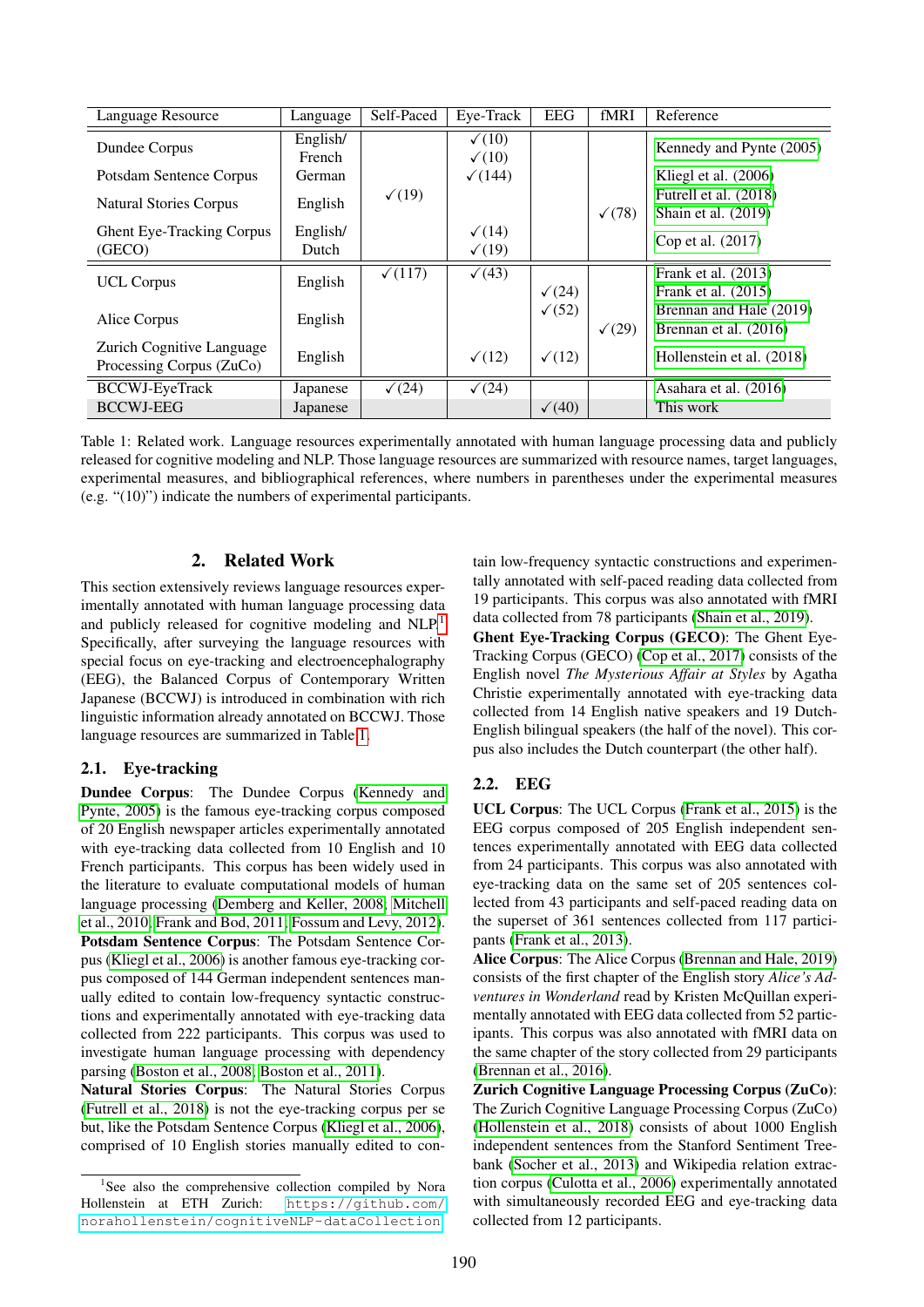## 2.3. BCCWJ

BCCWJ: The Balanced Corpus of Contemporary Written Japanese (BCCWJ) [\(Maekawa et al., 2014\)](#page-6-7) is the balanced corpus composed of 100 million Japanese words randomly sampled from various text genres including books, textbooks, magazines, newspapers, blogs, minutes, newsletters, laws, posts, etc. Importantly, BCCWJ is originally annotated with rich linguistic information including partof-speech, document structure, meta-information, and subsequently expanded with dependency tree structure [\(Asa](#page-5-24)[hara and Matsumoto, 2016\)](#page-5-24), predicate argument structure [\(Takeuchi et al., 2015\)](#page-6-8), temporal and event information [\(Asahara et al., 2013\)](#page-5-25), syntactic and semantic categories [\(Kato et al., 2018\)](#page-5-26), information structure [\(Miyauchi et al.,](#page-6-9) [2018\)](#page-6-9), clause classification [\(Matsumoto et al., 2018\)](#page-6-10), universal dependencies [\(Omura and Asahara, 2018\)](#page-6-11), etc.

BCCWJ-EyeTrack: The BCCWJ-EyeTrack [\(Asahara et](#page-5-19) [al., 2016\)](#page-5-19) is the eye-tracking corpus, like the Dundee Corpus [\(Kennedy and Pynte, 2005\)](#page-5-14), composed of 20 Japanese newspaper articles selected from BCCWJ [\(Maekawa et al.,](#page-6-7) [2014\)](#page-6-7) experimentally annotated with eye-tracking and selfpaced reading data collected from 24 participants.

BCCWJ-EEG: The BCCWJ-EEG is the EEG corpus designed in this paper and composed of the same set of 20 Japanese newspaper articles experimentally annotated with EEG data collected from 40 participants.

# 3. Design of BCCWJ-EEG

As extensively reviewed in the previous section, the language resources annotated with rich linguistic information and balanced across languages and domains do not exist in the literature. In order to bridge this gap, this section describes the design of a novel language resource called *BCCWJ-EEG*, the Balanced Corpus of Contemporary Written Japanese (BCCWJ) experimentally annotated with human electroencephalography (EEG). Specifically, the details concerning (i) participants, (ii) stimuli, (iii) procedure, (iv) data preprocessing, (v) corpus evaluation, (vi) resource release, and (vii) compilation schedule will be explained. The design of BCCWJ-EEG is summarized in Figure [1.](#page-3-0)

#### 3.1. Participants

The experimental participants are 40 Japanese native speakers recruited from Waseda University and Tsuda University. All participants are right-handed according to the Edinburgh Handedness Inventory [\(Oldfield, 1971\)](#page-6-12) and with normal or corrected-to-normal vision. They are asked to provide written informed consents and paid  $\yen$ 5,000 for their participation. Those participants whose behavioral accuracy on comprehension questions is lower than 75% and/or EEG data is too noisy to be preprocessed offline are excluded from this language resource.



<span id="page-3-0"></span>Figure 1: Design of BCCWJ-EEG. The experimental participants (i.e. 40 Japanese native speakers) read the experimental stimuli (i.e. 20 Japanese newspaper articles selected from BCCWJ) presented segment by segment in Rapid Serial Visual Presentation (RSVP) with PsychoPy [\(Peirce, 2007;](#page-6-13) [Peirce, 2009\)](#page-6-14), where each segment stays for 500 ms followed by a blank screen for 500 ms. During stimulus presentation, the EEG data are recorded continuously from 32 electrodes at the sampling rate of 1000 Hz with BrainAmp Standard (Brain Products GmbH), and preprocessed through filtering, epoching, averaging, baseline correction, artifact rejection, Independent Component Analysis (ICA), and Fourier transformation with MNE-Python [\(Gramfort et al., 2013;](#page-5-27) [Gramfort et al., 2014\)](#page-5-28).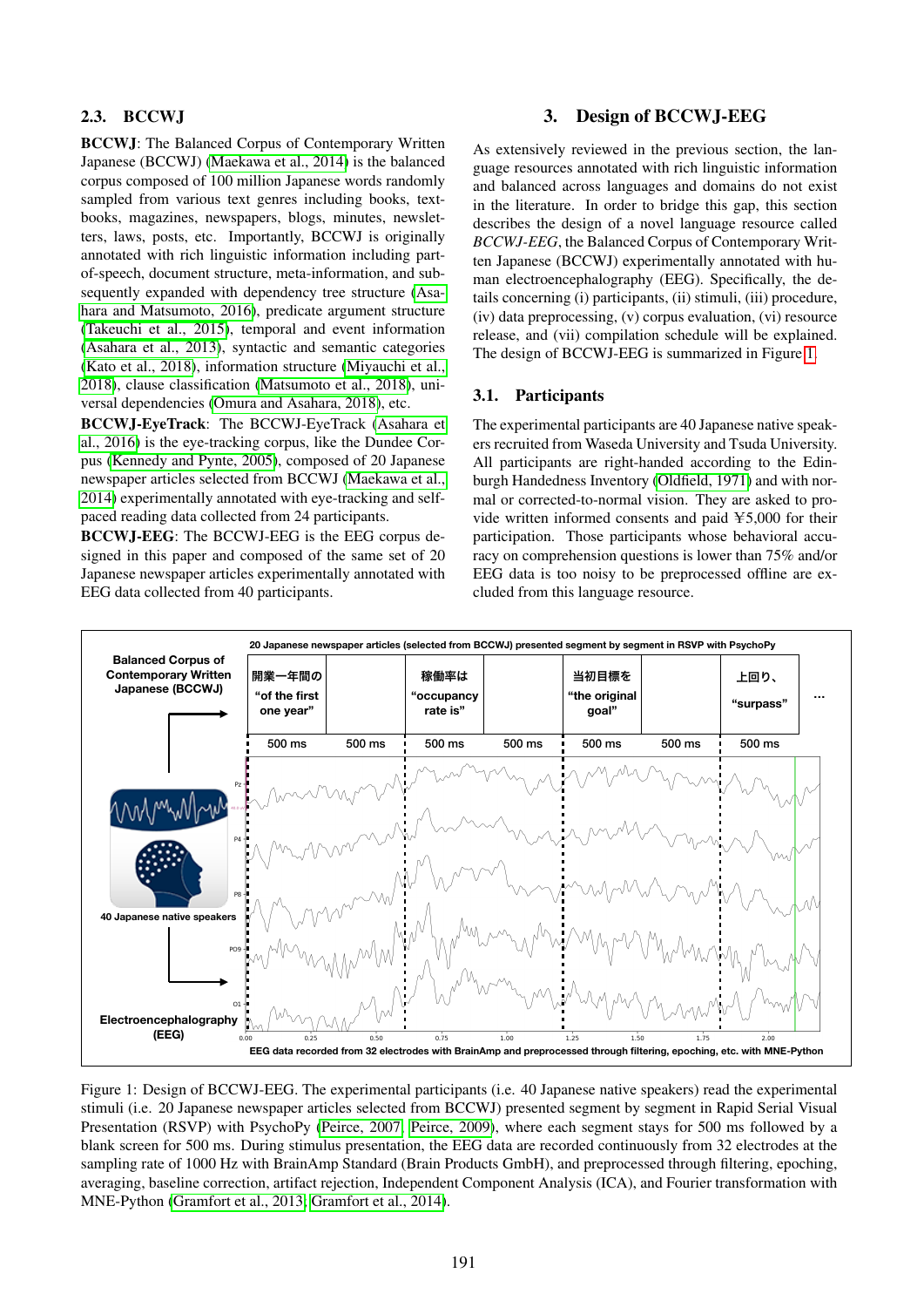### 3.2. Stimuli

As a first approximation, the experimental stimuli are directly adopted from BCCWJ-EyeTrack [\(Asahara et](#page-5-19) [al., 2016\)](#page-5-19), namely 20 Japanese newspaper articles selected from the Balanced Corpus of Contemporary Written Japanese (BCCWJ) [\(Maekawa et al., 2014\)](#page-6-7). Unlike BCCWJ-EyeTrack where both segmented and unsegmented conditions were investigated, those newspaper articles are all segmented into phrasal units defined as a content word + functional morphemes (e.g. "the first one year" + Genitive, "occupancy rate" + Topic, "the original goal" + Accusative, as in Figure [1\)](#page-3-0) prescribed by the National Institute for Japanese Language and Linguistics, and presented to the participants with mixed orthographies.

### 3.3. Procedure

The stimuli (20 Japanese newspaper articles) are presented segment by segment in Rapid Serial Visual Presentation (RSVP) with PsychoPy [\(Peirce, 2007;](#page-6-13) [Peirce, 2009\)](#page-6-14), where each segment stays for 500 ms followed by a blank screen for 500 ms, and each newspaper article is accompanied by one comprehension question. During stimulus presentation, the EEG data is recorded continuously from 32 electrodes at the sampling rate of 1000 Hz with the designated ground and reference electrodes and the online bandpass filter at 10-1000 Hz with BrainAmp Standard and BrainVision Recorder (Brain Products GmbH), where the impedance of electrodes is kept lower than 20 kΩ. The experiment was conducted in the Center for Corpus Development at the National Institute for Japanese Language and Linguistics, and lasted for approximately 30-40 minutes.

#### 3.4. Data Preprocessing

The recorded EEG data is preprocessed with MNE-Python [\(Gramfort et al., 2013;](#page-5-27) [Gramfort et al., 2014\)](#page-5-28). After excluding bad (flat and random) channels, the EEG data is low-pass filtered at 40 Hz. Independent component analysis (ICA) is then applied to exclude noise components like eye blinks. Epochs are defined from -100 to 1000 ms, and baseline-corrected from -100 to 0 ms, where the epochs beyond the absolute threshold (to be determined empirically) are rejected. The epochs are averaged across the participants to compute event-related potential (ERP) components such as left anterior negativity (LAN), N400, and P600. In addition, the preprocessed EEG data is decomposed into different frequency bands [\(Hollenstein et al., 2018\)](#page-5-18): theta (4-8 Hz), alpha (8.5-13 Hz), beta (13.5-30 Hz), and gamma (30.5-50 Hz). Therefore, each segment is annotated with EEG data averaged across participants, electrodes, time points, and frequency bands, corresponding to designated ERP components.

# 3.5. Corpus Evaluation

BCCWJ-EEG will be evaluated through replications of the previous literature on cognitive modeling. Specifically, neuro-computational models such as *N*-gram models, context-free grammars (CFGs), and recurrent neural networks (RNNs) are constructed and evaluated against ERP components such as ELAN, LAN and N400 [\(Frank et al.,](#page-5-8) [2015;](#page-5-8) [Brennan and Hale, 2019\)](#page-5-9).

### 3.6. Resource Release

Both raw and preprocessed data of BCCWJ-EEG, excluding 20 Japanese newspaper articles themselves, will be released in the Brain Imaging Data Structure (BIDS) format [\(Pernet et al., 2019\)](#page-6-15) under Creative Commons Attribution 4.0 International License (CC BY-NC 4.0: [https://creativecommons.org/](https://creativecommons.org/licenses/by-nc/4.0/) [licenses/by-nc/4.0/](https://creativecommons.org/licenses/by-nc/4.0/)). BCCWJ, including those 20 Japanese newspaper articles, can be purchased through [https://pj.ninjal.ac.jp/corpus\\_center/](https://pj.ninjal.ac.jp/corpus_center/bccwj/en/subscription.html) [bccwj/en/subscription.html](https://pj.ninjal.ac.jp/corpus_center/bccwj/en/subscription.html).

# 3.7. Compilation Schedule

As of March 2020, the EEG data were collected from 12 pilot participants. BCCWJ-EEG is scheduled to be compiled across three years, following the four milestones below:

- September 2020: Main experiments
- March 2021: Data preprocessing
- September 2021: Corpus evaluation
- March 2022: Resource release

### 4. Conclusion

In this paper, we have described the design of a novel language resource called *BCCWJ-EEG*, the Balanced Corpus of Contemporary Written Japanese (BCCWJ) experimentally annotated with human electroencephalography (EEG). Specifically, we summarized the design issues of BCCWJ-EEG concerning (i) participants, (ii) stimuli, (iii) procedure, (iv) data preprocessing, (v) corpus evaluation, (vi) resource release, and (vii) compilation schedule.

Once BCCWJ-EEG was constructed and released, this language resource can potentially be applied to both scientific and engineering purposes. First, BCCWJ-EEG should have scientific implications for neuroscience, where neuro-computational models of human language processing can be evaluated against rich linguistic annotations already available to BCCWJ in order to elucidate neuro-computational bases of natural language, as recently initiated in the cognitive computational neuroscience [\(Kriegeskorte and Douglas, 2018;](#page-6-16) [Naselaris et al., 2018\)](#page-6-17). Second, BCCWJ-EEG must also have engineering implications for NLP, where downstream models of natural language processing can be trained robustly across languages and domains in order to achieve state-of-the-art performance on benchmark tasks, as recently practiced in braininspired NLP [\(Toneva and Wehbe, 2019;](#page-6-3) [Anumanchipalli et](#page-5-13) [al., 2019\)](#page-5-13). In conclusion, we welcome any suggestions on BCCWJ-EEG at this design stage and hope this language resource to be useful for the NLP community in the future.

# 5. Acknowledgements

This work was supported by JSPS KAKENHI Grant Numbers JP18H05589 (YO), JP19H04990 (YO), JP18H05521 (MA), the NINJAL collaborative research projects 'Computational Psycholinguistics of Language Processing with Large Corpora' (YO) and 'Basic Research on Corpus Annotation – Extension, Integration and Machine-aided Approaches' (MA).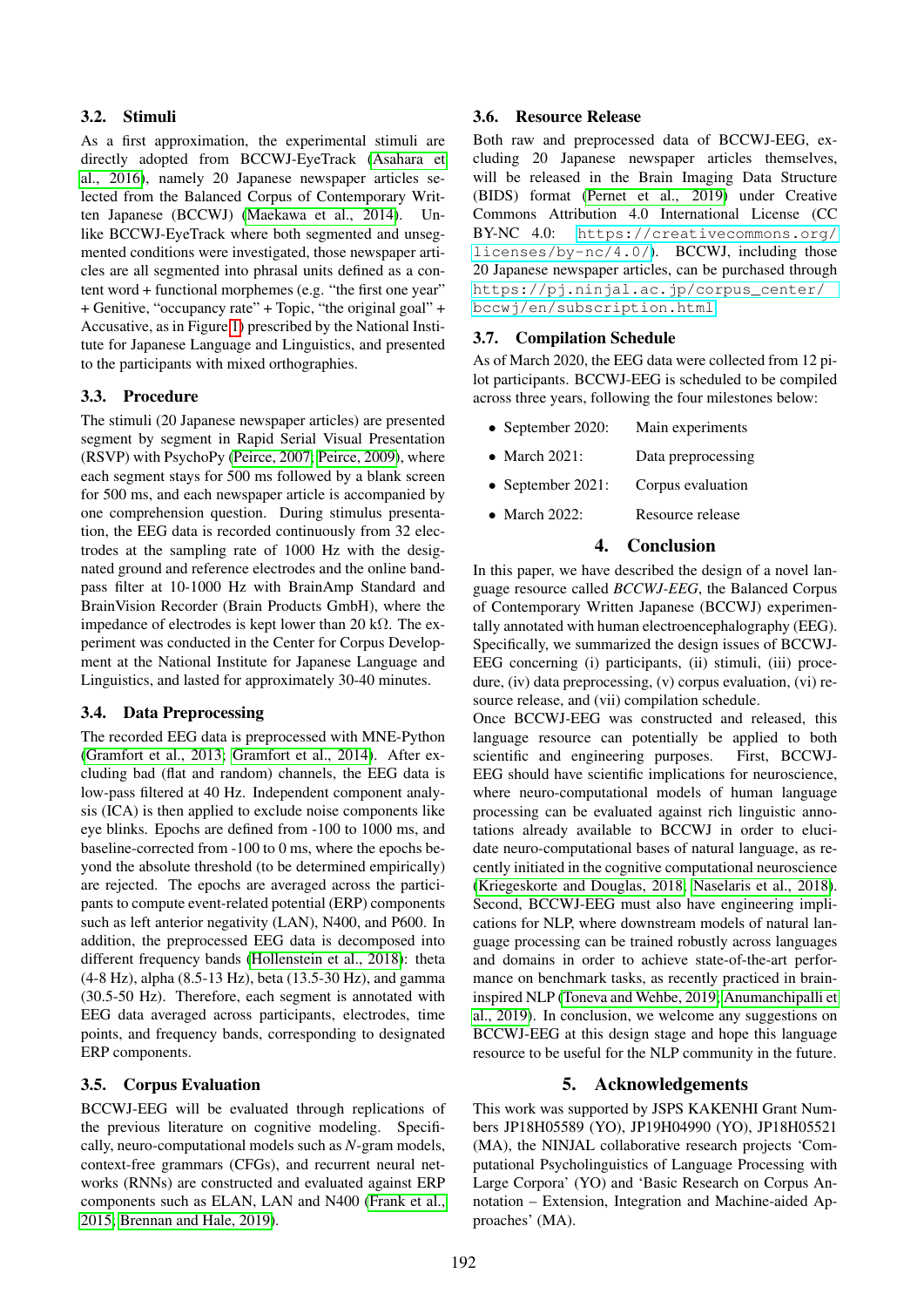#### 6. Bibliographical References

- <span id="page-5-6"></span>Amari, S. (1967). Theory of adaptive pattern classifiers. *IEEE Transactions on Electronic Computers*, 16:299– 307.
- <span id="page-5-13"></span>Anumanchipalli, G., Chartier, J., and Chang, E. (2019). Speech synthesis from neural decoding of spoken sentences. *Nature*, 568:493–498.
- <span id="page-5-24"></span>Asahara, M. and Matsumoto, Y. (2016). Bccwj-deppara: A syntactic annotation treebank on the 'balanced corpus of contemporary written japanese'. *Proceedings of the 12th Workshop on Asian Language Resources (ALR12)*, pages 49–58.
- <span id="page-5-25"></span>Asahara, M., Yasuda, S., Konishi, H., Imada, M., and Maekawa, K. (2013). Bccwj-timebank: Temporal and event information annotation on japanese text. *Proceedings of the 27th Pacific Asia Conference on Language, Information, and Computation (PACLIC 27)*, pages 206– 214.
- <span id="page-5-19"></span>Asahara, M., Ono, H., and Miyamoto, E. (2016). Readingtime annotations for "balanced corpus of contemporary written japanese". *Proceedings of the International Conference on Computational Linguistics*, pages 684–694.
- <span id="page-5-3"></span>Barrett, M., Bingel, J., Keller, F., and Søgaard, A. (2016). Weakly supervised part-of speech tagging using eyetracking data. *Proceedings of the Annual Conference of the Association for Computational Linguistics*, pages 579–584.
- <span id="page-5-5"></span>Barrett, M., Bingel, J., Hollenstein, N., Rei, M., and Søgaard, A. (2018). Sequence classification with human attention. *Proceedings of the 22nd Conference on Computational Natural Language Learning*, pages 302–312.
- <span id="page-5-21"></span>Boston, M., Hale, J., Kliegl, R., Patil, U., and Vasishth, S. (2008). Parsing costs as predictors of reading difficulty: An evaluation using the Potsdam Sentence Corpus. *Journal of Eye Movement Research*, 2:1–12.
- <span id="page-5-22"></span>Boston, M., Hale, J., Vasishth, S., and Kliegl, R. (2011). Parallel processing and sentence comprehension difficulty. *Language and Cognitive Processes*, 26:301–349.
- <span id="page-5-9"></span>Brennan, J. and Hale, J. (2019). Hierarchical structure guides rapid linguistic predictions during naturalistic listening. *PLoS ONE*, 14:e0207741.
- <span id="page-5-12"></span>Brennan, J. and Pylkkänen, L. (2017). Meg evidence for incremental sentence composition in the anterior temporal lobe. *Cognitive Science*, 41:1515–1531.
- <span id="page-5-10"></span>Brennan, J., Stabler, E., Wagenen, S. V., Luh, W.-M., and Hale, J. (2016). Abstract linguistic structure correlates with temporal activity during naturalistic comprehension. *Brain and Language*, 157-158:81–94.
- <span id="page-5-17"></span>Cop, U., Dirix, N., Drieghe, D., and Duyck, W. (2017). Presenting geco: An eyetracking corpus of monolingual and bilingual sentence reading. *Behavior Research Methods*, 49:602–615.
- <span id="page-5-23"></span>Culotta, A., McCallum, A., and Betz, J. (2006). Integrating probabilistic extraction models and data mining to discover relations and patterns in text. *Proceedings of the Annual Conference of the North American Chapter of the Association for Computational Linguistics*, pages 296–303.
- <span id="page-5-20"></span>Demberg, V. and Keller, F. (2008). Data from eyetracking

corpora as evidence for theories of syntactic processing complexity. *Cognition*, 109:193–210.

- <span id="page-5-2"></span>Fossum, V. and Levy, R. (2012). Sequential vs. hierarchical syntactic models of human incremental sentence processing. *Proceedings of the 3rd Workshop on Cognitive Modeling and Computational Linguistics*, pages 61–69.
- <span id="page-5-1"></span>Frank, S. and Bod, R. (2011). Insensitivity of the human sentence-processing system to hierarchical structure. *Psychological Science*, 22:829–834.
- <span id="page-5-0"></span>Frank, S., Monsalve, I. F., Thompson, R., and Vigliocco, G. (2013). Reading time data for evaluating broad-coverage models of english sentence processing. *Behavior Research Methods*, 45:1182–1190.
- <span id="page-5-8"></span>Frank, S. L., Otten, L. J., Galli, G., and Vigliocco, G. (2015). The ERP response to the amount of information conveyed by words in sentences. *Brain and Language*, 140:1–11.
- <span id="page-5-7"></span>Fukushima, K. (1980). Neocognitron: A self-organizing neural network model for a mechanism of pattern recognition unaffected by shift in position. *Neocognitron: A self-organizing neural network model for a mechanism of pattern recognition unaffected by shift in position*, 36:193–202.
- <span id="page-5-16"></span>Futrell, R., Gibson, E., Tily, H., Blank, I., Vishnevetsky, A., Piantadosi, S., and Fedorenko, E. (2018). The natural stories corpus. *Proceedings of the Eleventh International Conference on Language Resources and Evaluation (LREC 2018)*.
- <span id="page-5-27"></span>Gramfort, A., Luessi, M., Larson, E., Engemann, D., Strohmeier, D., Brodbeck, C., Goj, R., Jas, M., Brooks, T., Parkkonen, L., and Hämäläinen, M. (2013). MEG and EEG Data Analysis with MNE-Python. *Frontiers in Neuroscience*, 7:1–13.
- <span id="page-5-28"></span>Gramfort, A., Luessi, M., Larson, E., Engemann, D., Strohmeier, D., Brodbeck, C., Parkkonen, L., and Hämäläinen, M. (2014). MNE Software for Processing MEG and EEG Data. *Neuroimage*, 86:446–460.
- <span id="page-5-11"></span>Henderson, J. M., Choi, W., Lowder, M. W., and Ferreira, F. (2016). Language structure in the brain: A fixation-related fMRI study of syntactic surprisal in reading. *NeuroImage*, 132:291–300.
- <span id="page-5-4"></span>Hollenstein, N. and Zhang, C. (2019). Entity recognition at first sight: Improving ner with eye movement information. *Proceedings of the Annual Conference of the North American Chapter of the Association for Computational Linguistics*, pages 1–10.
- <span id="page-5-18"></span>Hollenstein, N., Rotsztejn, J., Troendle, M., Pedroni, A., Zhang, C., and Langer, N. (2018). Zuco, a simultaneous eeg and eye-tracking resource for natural sentence reading. *Scientific Data*, 5:180291.
- <span id="page-5-26"></span>Kato, S., Asahara, M., and Yamazaki, M. (2018). Annotation of 'word list by semantic principles' labels for the balanced corpus of contemporary written japanese. *Proceedings of the 32nd Pacific Asia Conference on Language, Information and Computation*.
- <span id="page-5-14"></span>Kennedy, A. and Pynte, J. (2005). Parafoveal-on-foveal effects in normal reading. *Vision Research*, 45:153–168.
- <span id="page-5-15"></span>Kliegl, R., Nuthmann, A., and Engbert, R. (2006). Tracking the mind during reading: The influence of past,